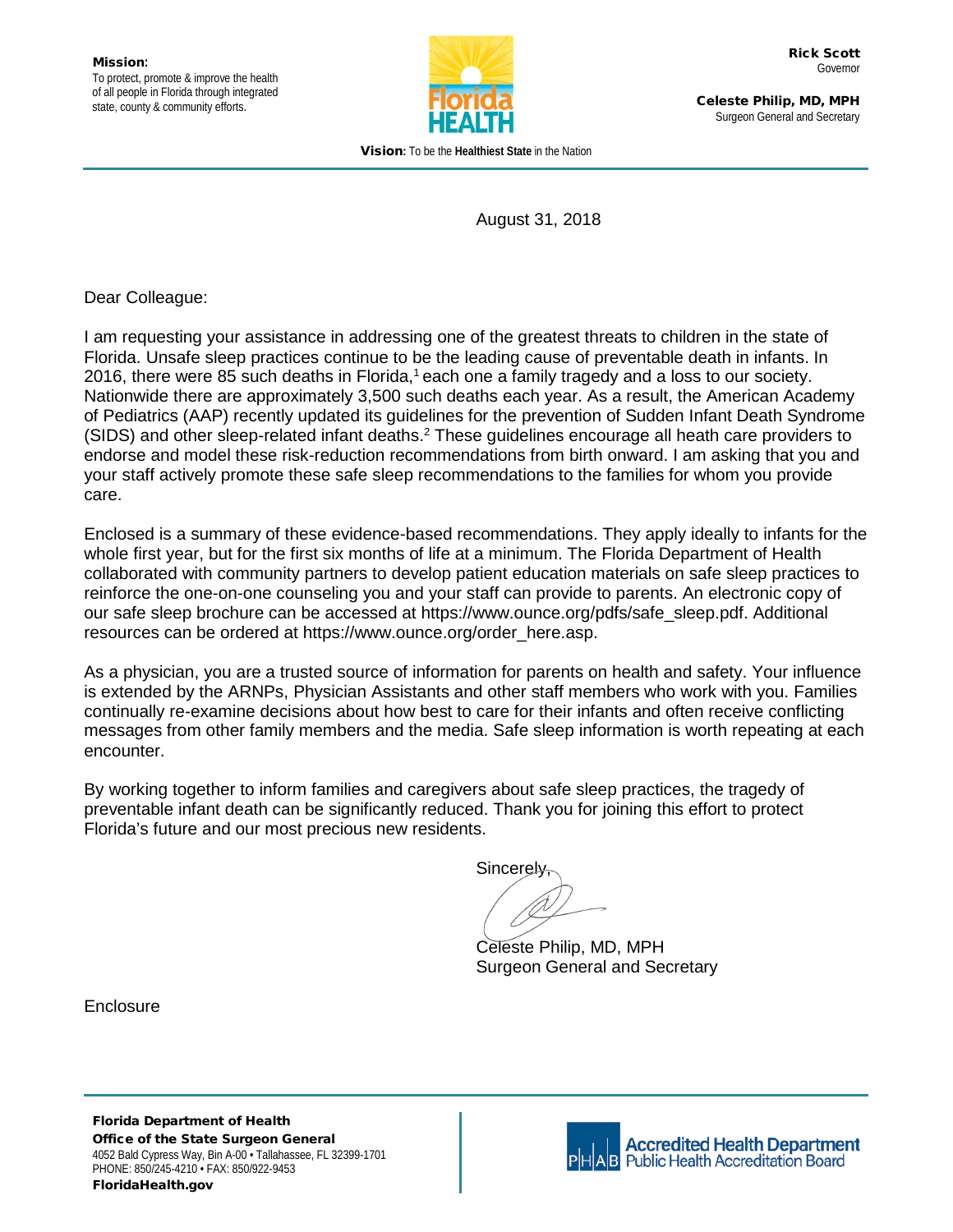## **Summary of Recommendations for Safe Sleep, based on updated AAP Guidelines**

- 1. Infants should be placed down to sleep on their backs for every sleep episode by every caretaker until they reach 1 year of age. Sleeping on the back has been proven to decrease the risk of sleep-related deaths, and SIDS numbers have plateaued since this was implemented. It does not increase the risk of choking and aspiration, a concern often raised by caregivers and some health care professionals. This applies to pre-term as well as term infants. Sleeping on the side is not safe and is not recommended. It is important that families instruct temporary caregivers that their infant needs be to put down to sleep on their back; especially if they are individuals who raised children prior to this guidance. Once infants are able to roll over in both directions, they can be left in the position they assume.
- 2. Infants should sleep on a firm sleep surface such as a mattress with a fitted sheet in a safetyapproved crib. There should be no loose bedding, blankets, quilts, comforters, sheepskins, pillows or other soft objects in the crib as these present a risk for suffocation. This includes bumper pads that connect to the crib rails and which have been implicated in strangulation and entrapment deaths. Likewise, infants should not be left to sleep on sofas or armchairs, or share this surface with their caregiver during that time. This sleeping arrangement has led to numerous suffocation deaths as a result of the infants' faces becoming wedged in corners, or between the caregiver and sofa.
- 3. Infants should sleep in the parents' room but on a separate surface, not in the parents' bed. The best way to accomplish this is with a crib or bassinette in the parents' room, near the bed. Bedsharing with parents, siblings, or pets is a common cause of suffocation and entrapment deaths. When speaking with parents it is a good idea to discuss "room sharing" which is good as opposed to "bed sharing" which is dangerous. The older term "co-sleeping" is discouraged because it is ambiguous and could refer to either practice.
- 4. Breastfeeding should be encouraged. The American Academy of Pediatrics (AAP), the American Academy of Family Physicians and the American College of Obstetricians and Gynecologists all strongly endorse breastfeeding for its many health benefits which include a measure of protection from SIDS.<sup>3, 4, 5</sup> All health care providers should actively promote breastfeeding. It is critically important, however, that breastfeeding should not result in the infant and mother sleeping in the same bed. Ideally, this recommendation should be given at the same time breastfeeding is initiated soon after delivery, and reinforced consistently throughout the post-partum hospitalization period. An all-too-common story in infant death cases is the history that the mother fell asleep while breastfeeding and awakened to find the infant dead. This is especially true of infants less than 4 months of age. If parents choose to breastfeed infants less than 4 months of age in bed, they must take care not to fall asleep, and if they do fall asleep, they should place the infant back in their crib or bassinette as soon as they awaken.
- 5. Parents should be cautioned regarding the use of commercial products that claim to reduce the risk of SIDS or to make it safe to bed-share. Companies may promote various wedges, positioners and other devices to be placed in the parents' bed to separate the infant from others. The American Academy of Pediatrics finds that there is no evidence that these devices reduce the risk of SIDS or suffocation. The AAP, the US Food and Drug Administration and the